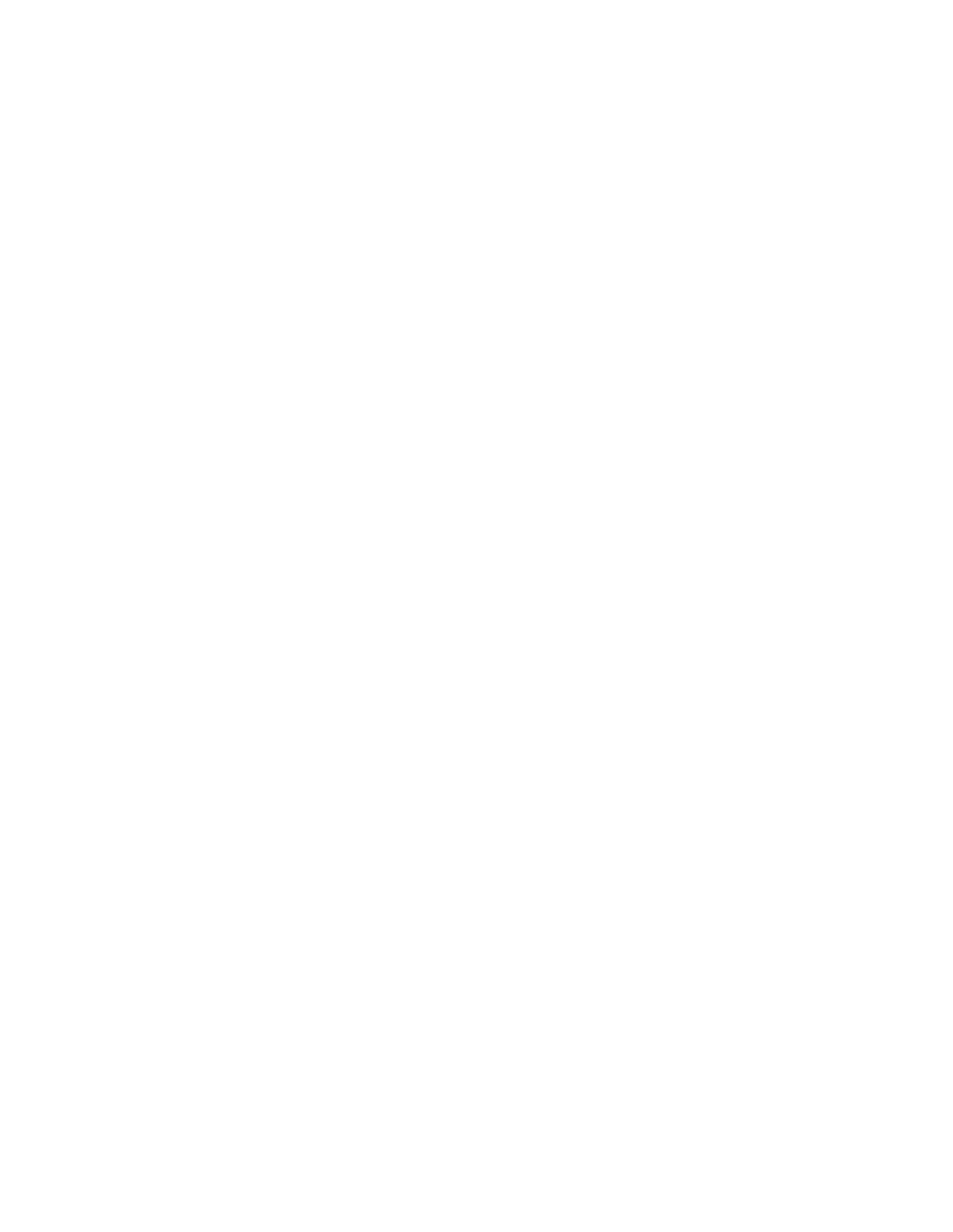## Our Father



Duration: 3′10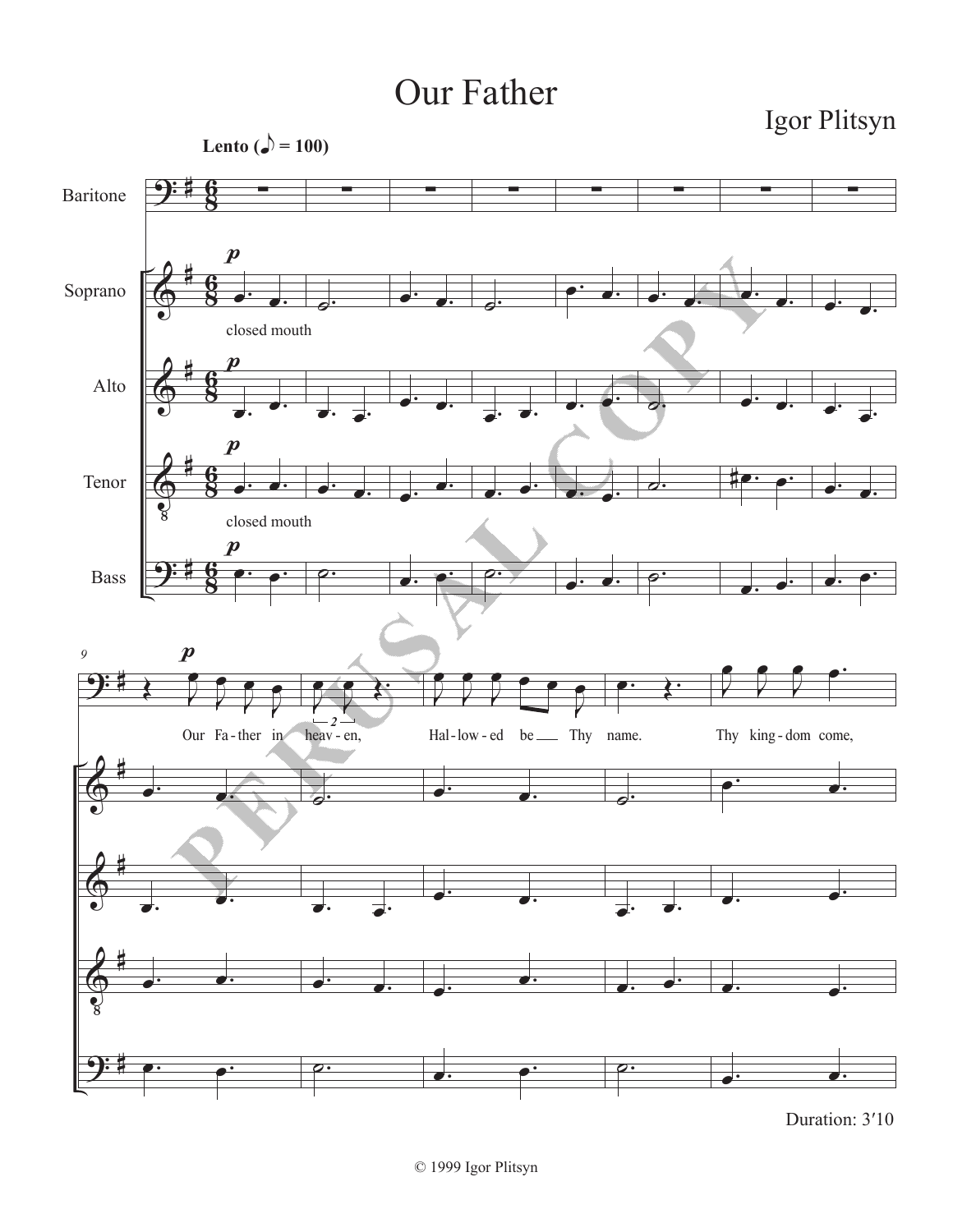

 $\overline{2}$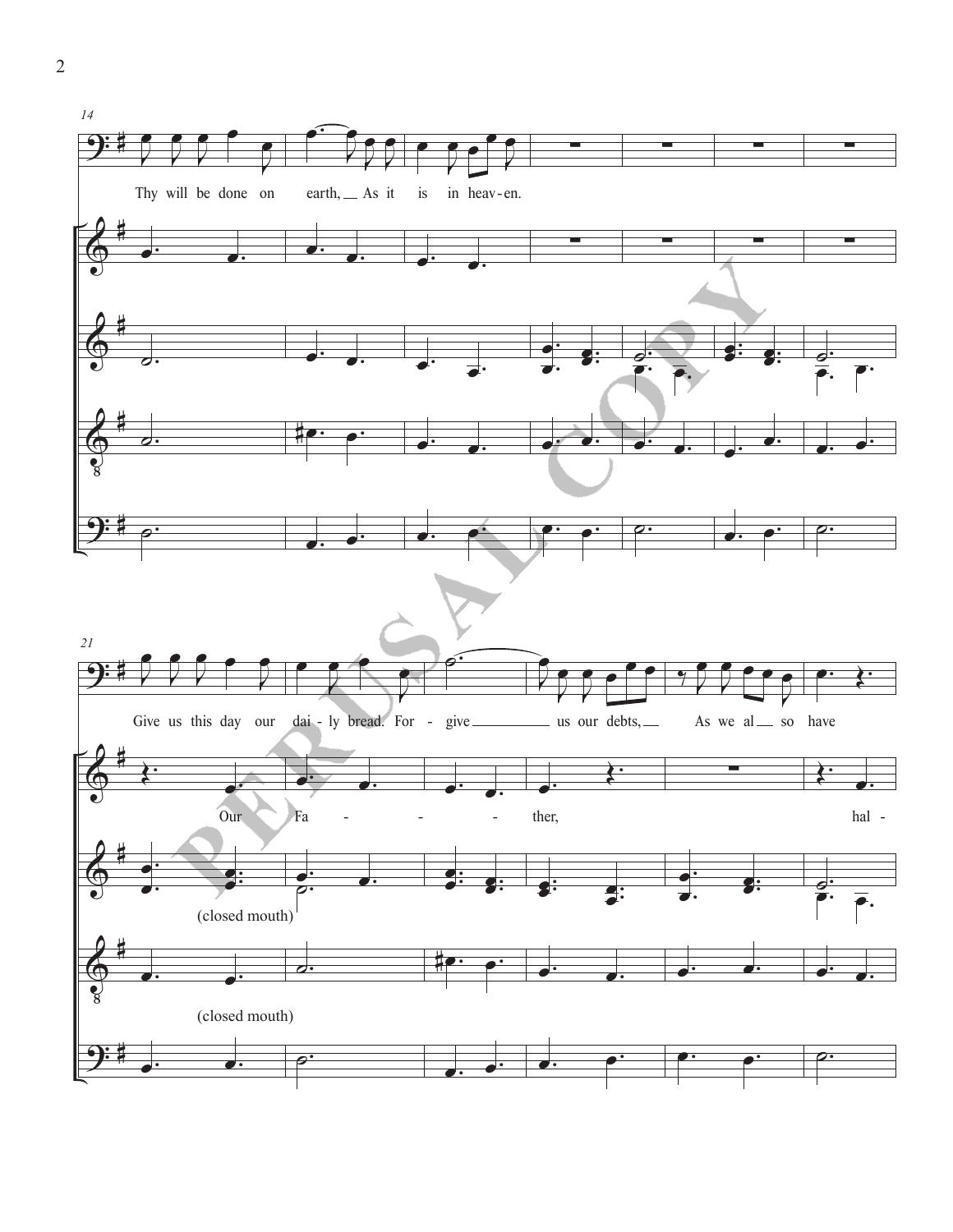

 $\overline{3}$